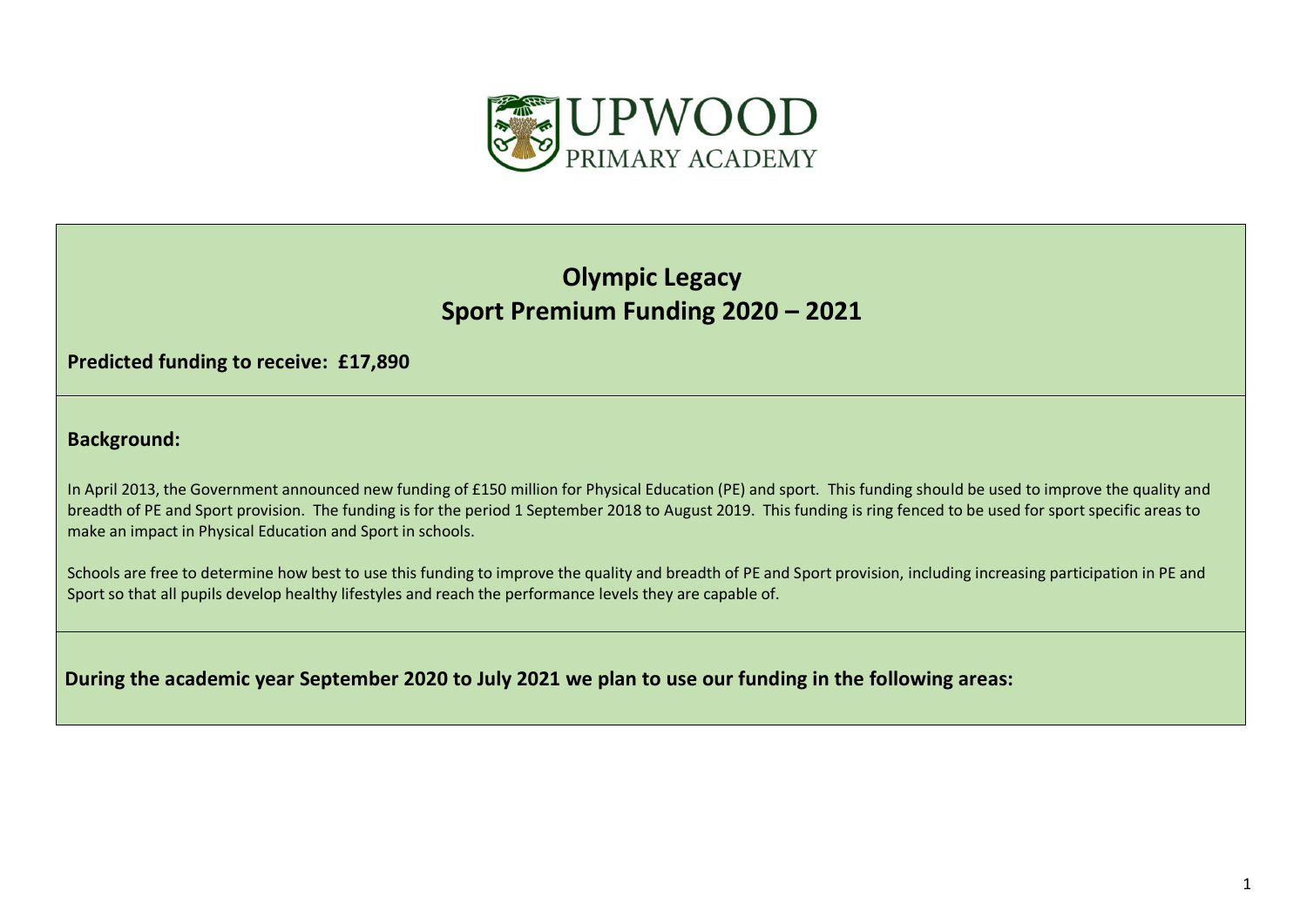| Sport<br><b>Premium</b><br><b>Spend</b> | <b>Activity</b>                                                                                                                    | <b>Impact / Rationale for spend and desired outcomes</b>                                                                                                                                                                                                                                                                                                                                                                                                                                                                                                            | <b>Monitoring</b>                                                         | <b>Sustainability</b>               |
|-----------------------------------------|------------------------------------------------------------------------------------------------------------------------------------|---------------------------------------------------------------------------------------------------------------------------------------------------------------------------------------------------------------------------------------------------------------------------------------------------------------------------------------------------------------------------------------------------------------------------------------------------------------------------------------------------------------------------------------------------------------------|---------------------------------------------------------------------------|-------------------------------------|
| £10,000                                 | Outside agencies supporting curriculum<br>time PE units of work.<br>Staff can observe and record effective<br>teaching strategies. | Children develop skills in a range of Physical Education<br>activities. Also, further their understanding of team work,<br>competition, and social interaction.<br>Increased knowledge, skills and confidence within PE areas<br>(Dance) specific to the needs of each teacher.<br>Better understanding of how a unit of work could be broken<br>down into several lessons and also how those lessons should<br>be structured.<br>To support our whole school World Dance Day: additional<br>support for children with Special Educational Needs to be<br>provided. | Staff/Child/Parent feedback.<br>Feedback from coaches.                    | Yes (while<br>funding<br>continues) |
| £2,500                                  | Maintain pool.<br>Purchase pool equipment.                                                                                         | Academy to have use of swimming facilities on site for KS1<br>and KS2 pupils.<br>All children will have regular swimming lessons without the<br>need to travel to a public swimming pool.<br>Children given more opportunities to fulfil the curriculum<br>requirements of being able to swim competently, confidently<br>and proficiently over a distance of at least 25 metres by the<br>end of KS2.                                                                                                                                                              | Record number of children able<br>to swim 25 metres by the end<br>of KS2. | Yes                                 |
| £300                                    | Swimming coaching for children who<br>cannot swim 25m by the end of Year 6.                                                        | Children given more opportunities to fulfil the curriculum<br>requirements of being able to swim competently, confidently<br>and proficiently over a distance of at least 25 metres by the<br>end of KS2.                                                                                                                                                                                                                                                                                                                                                           | Record number of children able<br>to swim 25 metres by the end<br>of KS2. | Yes                                 |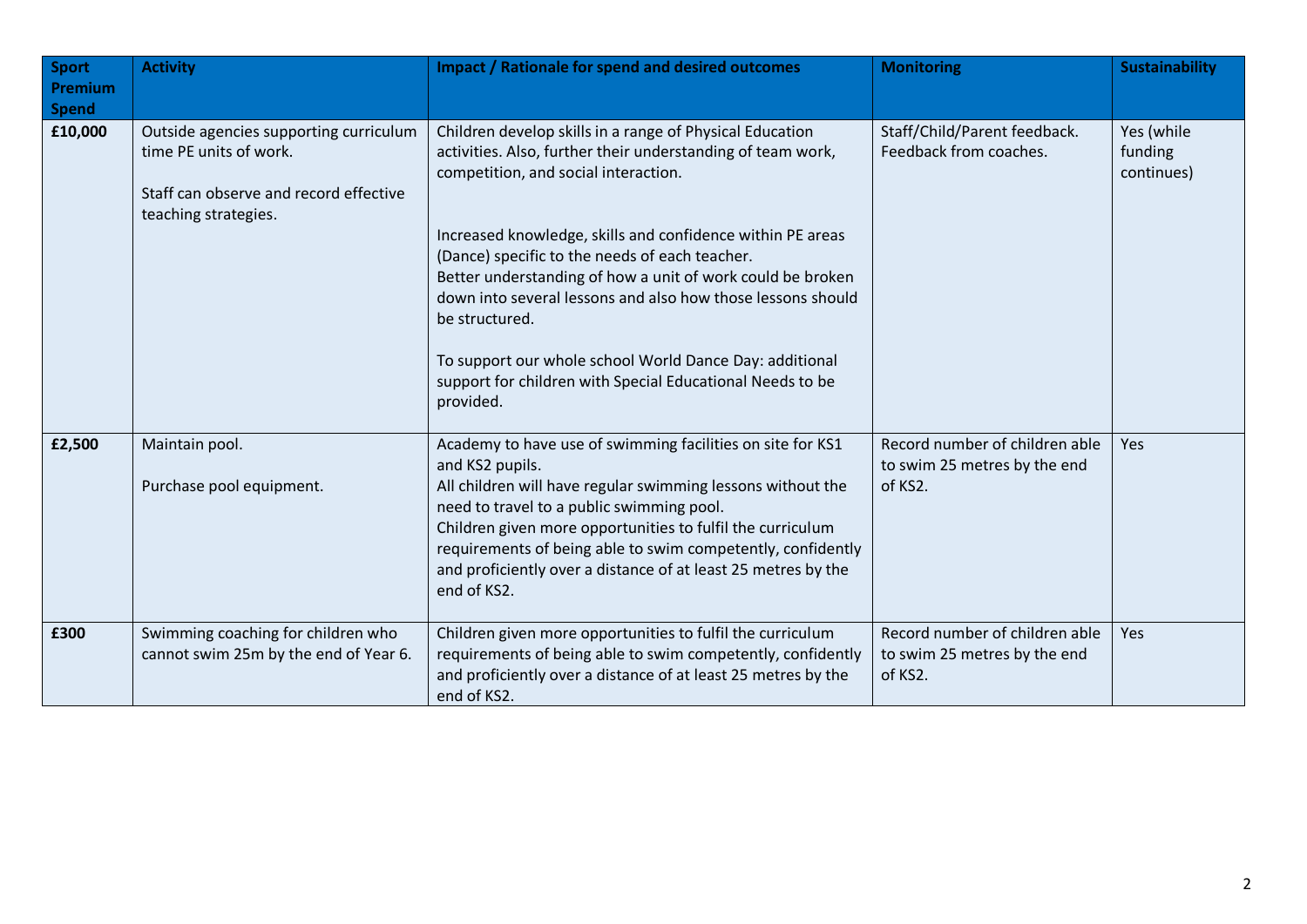| <b>Sport</b><br>Premium | <b>Activity</b>                                                                                                                                                                                                                                                                    | <b>Impact / Rationale for spend and desired outcomes</b>                                                                                                                                                                                                                                             | <b>Monitoring</b>                                                                                                          | <b>Sustainability</b>               |
|-------------------------|------------------------------------------------------------------------------------------------------------------------------------------------------------------------------------------------------------------------------------------------------------------------------------|------------------------------------------------------------------------------------------------------------------------------------------------------------------------------------------------------------------------------------------------------------------------------------------------------|----------------------------------------------------------------------------------------------------------------------------|-------------------------------------|
| <b>Spend</b>            |                                                                                                                                                                                                                                                                                    |                                                                                                                                                                                                                                                                                                      |                                                                                                                            |                                     |
| £800                    | Enter the school in various inter-school<br>competitions e.g.<br>football/netball/cricket tournaments,<br>cross country championships etc.<br>Transport costs to be funded.<br>Purchase and engrave medals and<br>trophies for Sports Day and other intra-<br>school competitions. | Number of children participating in sport increased.<br>Children motivated to participate in and celebrate intra-<br>school competitions within the school and across the Trust,<br>where relevant.                                                                                                  | Increased activities for children<br>to participate in.<br>Number of children taking part<br>in intra-school competitions. | Yes (while<br>funding<br>continues) |
| £2,790                  | <b>Purchase Physical Education</b><br>equipment.<br>Purchase resources to support Physical<br>Education in school i.e. gymnastics<br>benches and tennis rackets.<br>Repair and maintain PE equipment.<br>Further invest in the foundation<br>outdoor learning area.                | Audit of current sports equipment and new equipment to be<br>purchased, appropriate for KS1 and KS2, supporting a range<br>of activities across the school.<br>Children have access to working and safe equipment.<br>Foundation outdoor area will help children develop<br>physically and socially. | Audit of schools sports<br>equipment; staff feedback.<br>Sports Safe checked<br>equipment.                                 | Yes (while<br>funding<br>continues) |
| £1,000                  | School playing field maintenance.                                                                                                                                                                                                                                                  | School field needs continued repair work to fill cracks and<br>flatten bumps.<br>Completion of this work will ensure children have an area to<br>use for outdoor Physical Education.                                                                                                                 | Field checked and being used<br>by staff and external providers<br>for the delivery of physical<br>education.              | Yes                                 |
| £500                    | Training of school staff in the delivery<br>of high quality physical education<br>through external training, Resuscitation<br>Training and Pool Carers.                                                                                                                            | After completing an audit of training needs across the school,<br>identify any areas for improvement.<br>More effective use of equipment.<br>Increased knowledge, skills and confidence within specific<br>areas of physical education.                                                              | Lesson plans, evaluation<br>forms from staff training and<br>staff reporting increased<br>knowledge in subject area.       | Yes                                 |